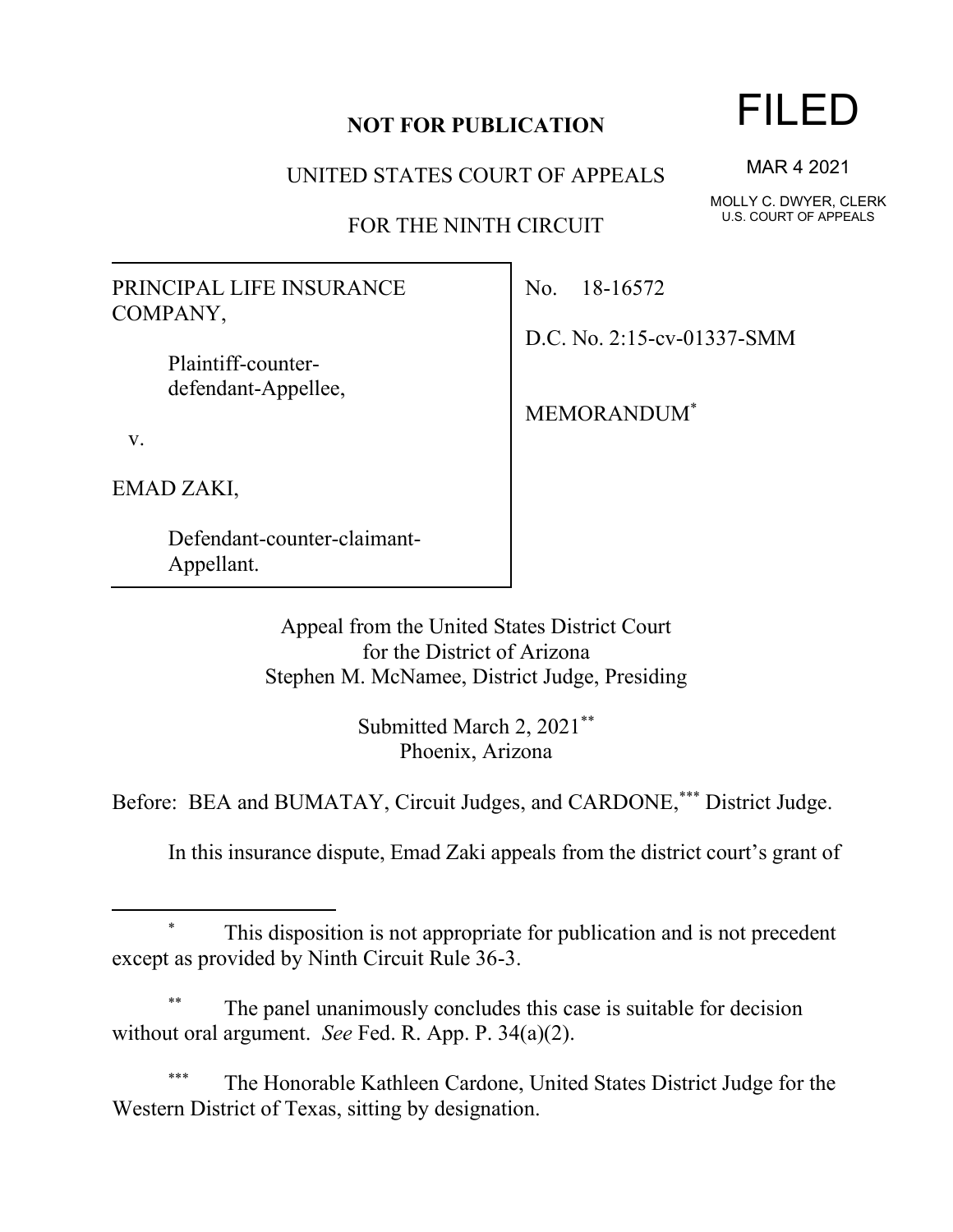summary judgment in favor of Principal Life Insurance Company, rescinding Principal's disability insurance contract with Zaki under Ariz. Rev. Stat. ("ARS") § 20-1109. Reviewing de novo, we affirm. *Branch Banking & Tr. Co. v. D.M.S.I., LLC*, 871 F.3d 751, 759 (9th Cir. 2017).

1. Arizona law allows an insurer to deny coverage because of a misrepresentation in the insurance application. *James River Ins. Co. v. Hebert Schenk, P.C*., 523 F.3d 915, 920–21 (9th Cir. 2008) (citing ARS § 20-1109). Principal sought to rescind Zaki's disability insurance because of misrepresentations in his application form. Zaki countered that two "agents" of Principal, Bishara Bahbah and Steve Moore, filled out his application form and so Principal was responsible for any omissions or errors. We hold that ARS § 20-1109 is met because Bahbah and Moore were not agents of Principal and, therefore, misstatements in Zaki's application are not attributable to the insurance company.

Agency may be based on either actual or ostensible authority. *Ruesga v. Kindred Nursing Centers, L.L.C.*, 215 Ariz. 589, 597 (Ct. App. 2007). Here, Bahbah and Moore obtained actual authority from Principal only for the limited purpose of facilitating the submission of insurance applications. But under Arizona law, this makes Bahbah and Moore mere "soliciting agents," and mistakes in an insurance application resulting from a soliciting agent are not attributable to the insurer. *See Smith v. Republic Nat'l Life Ins. Co.*, 107 Ariz. 112, 116 n.3 (1971); *see also Curran*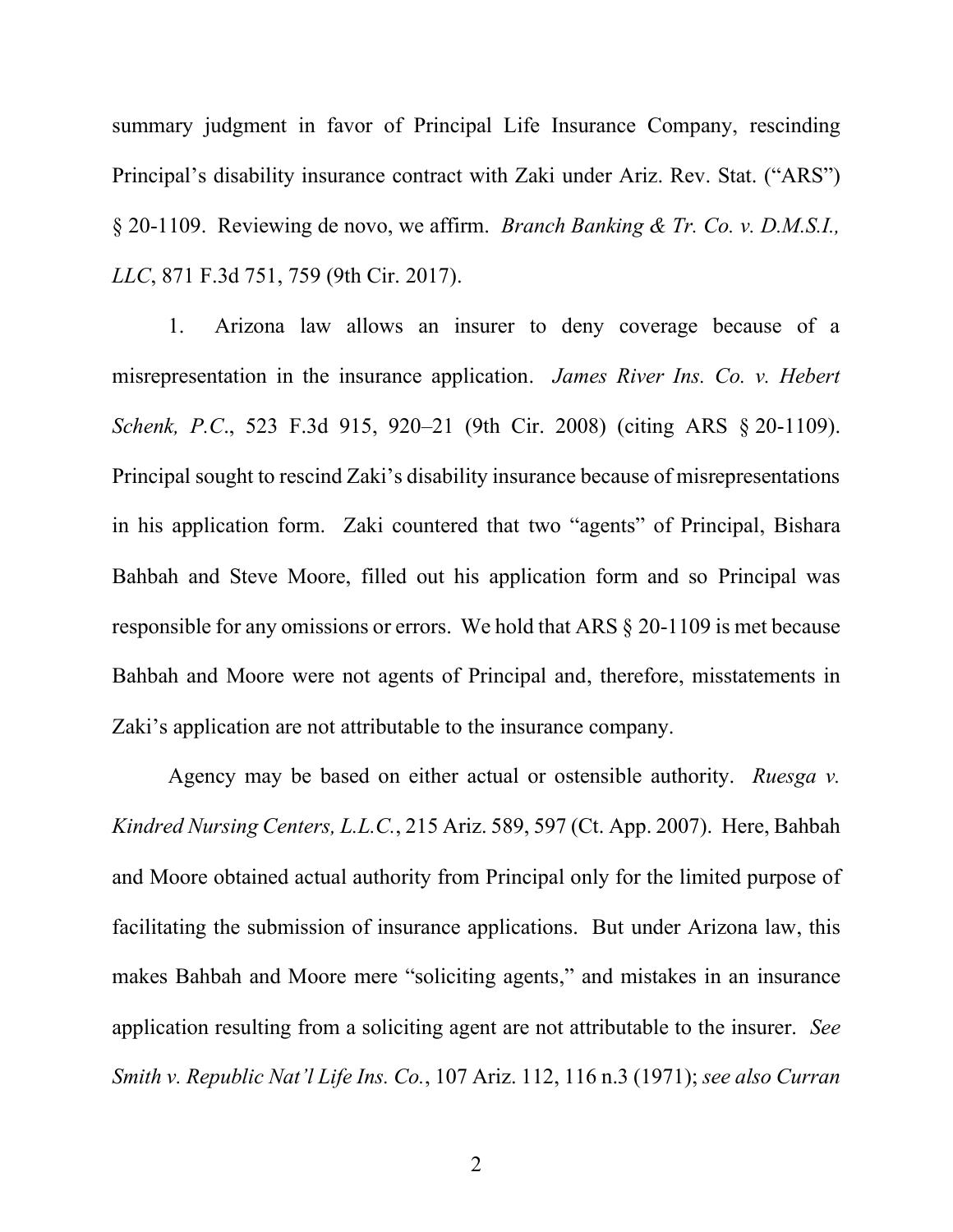*v. Indus. Comm'n of Ariz.*, 156 Ariz. 434, 436 (Ct. App. 1988) ("Insurance agents differ from independent agents or brokers. The former are authorized representatives of the insurer; the latter are middlemen representing the insured. For this reason, the acts of the insurance agent, but not those of the independent agent or broker, are imputable to the insurer.").

Nor did Bahbah and Moore have ostensible authority. Such authority is present when "the principal knowingly or negligently holds his agent out as possessing" authority or (2) "permits [the claimant] to assume" the putative agent possesses such authority. *Reed v. Gershweir*, 160 Ariz. 203, 205 (1989). Zaki has not pointed to any act which suggests that Principal had held out Bahbah and Moore as its agents to him. *See id*. ("Apparent authority can never be derived from the acts of the agent alone."). The undisputed evidence showed that Principal did not train Bahbah and Moore directly, provide them with office space or supplies, or control their work. Accordingly, any "fraudulent" statement in Zaki's application is not chargeable to Principal. ARS § 20-1109(1).

2. The materiality and reliance prongs of § 20-1109 are also met. *See* ARS § 20-1109(2)–(3). Materiality is met when "the facts, if truly stated, might have influenced a reasonable insurer in deciding whether to accept or reject the risk." *Cent. Nat'l Life Ins. Co. v. Peterson*, 23 Ariz. App. 4, 7 (1975). Reliance is established if the company shows that it "in good faith would either not have issued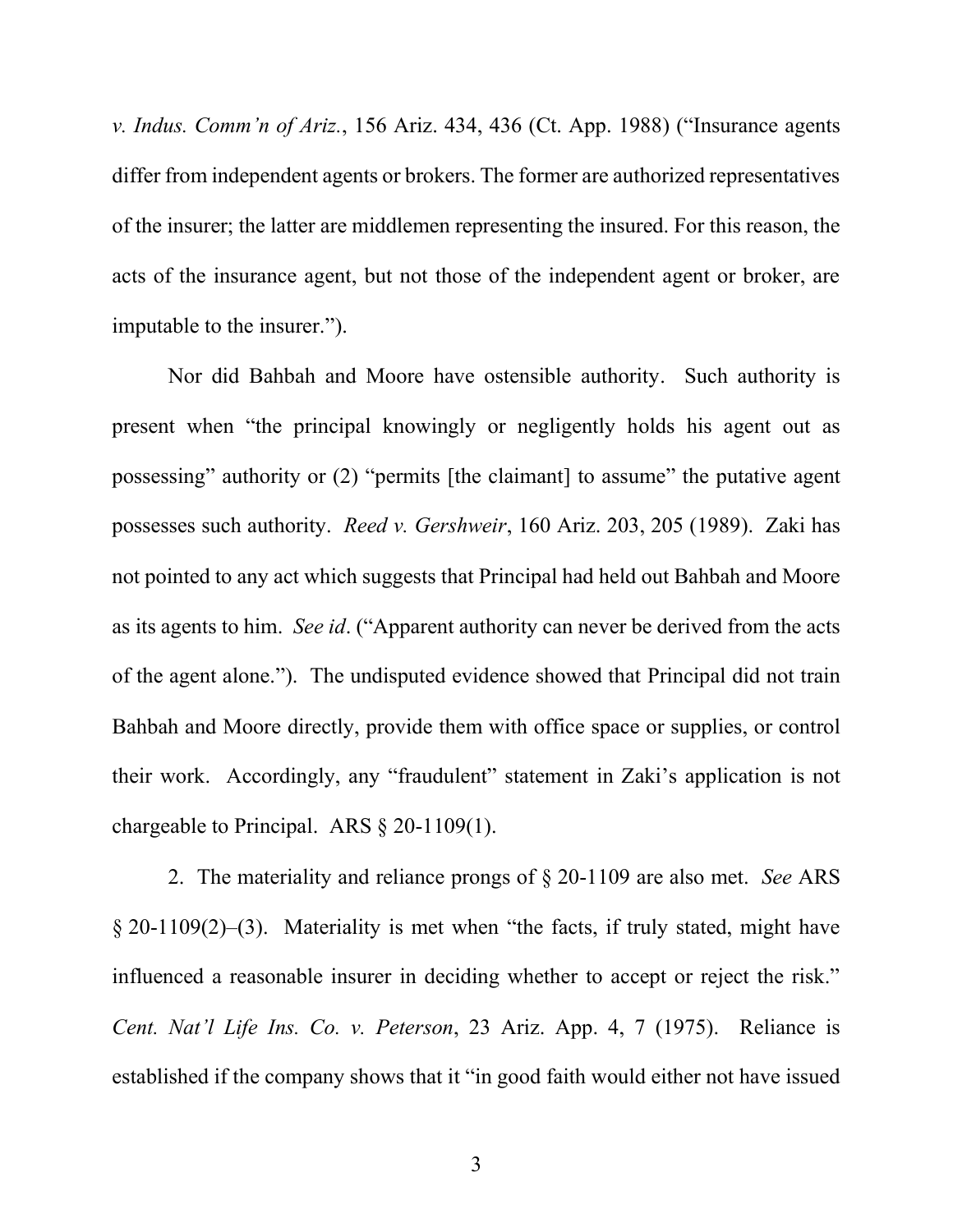the policy, or would not have issued a policy in as large an amount." ARS § 20- 1109(3).

These prongs are met because Principal's underwriting guidelines establish a \$25,000 per month maximum issue and participation limit for disability insurance. It is undisputed that the omissions or misstatements in Zaki's application went toward other disability benefits he would receive. Indeed, Principal specifically stated in its letter to Zaki that it would not have approved his application had it known of his other in-place policies. Because Zaki has not proffered evidence to rebut Principal's evidence that the underwriting guidelines were material and relied upon to cause the company's rescission, no genuine issue of fact exists as to the elements of materiality and reliance. *See Valley Farms, Ltd. v. Transcon. Ins. Co.*, 206 Ariz. 349, 354 (Ct. App. 2003) (failure to disclose information was material because defendant did not dispute plaintiff's statement that the information was material).

3. Zaki's argument on appeal regarding his breach of contract claim relies on his contention that the errors in his application are attributable to Principal through Bahbah and Moore. Because, as we explained above, Bahbah and Moore were not Principal's agents, Zaki's breach of contract claim fails, also.

Zaki's bad faith claim fails, too, because it requires him to show that Principal (1) "acted unreasonably" and (2) that Principal knew "that it was acting

4